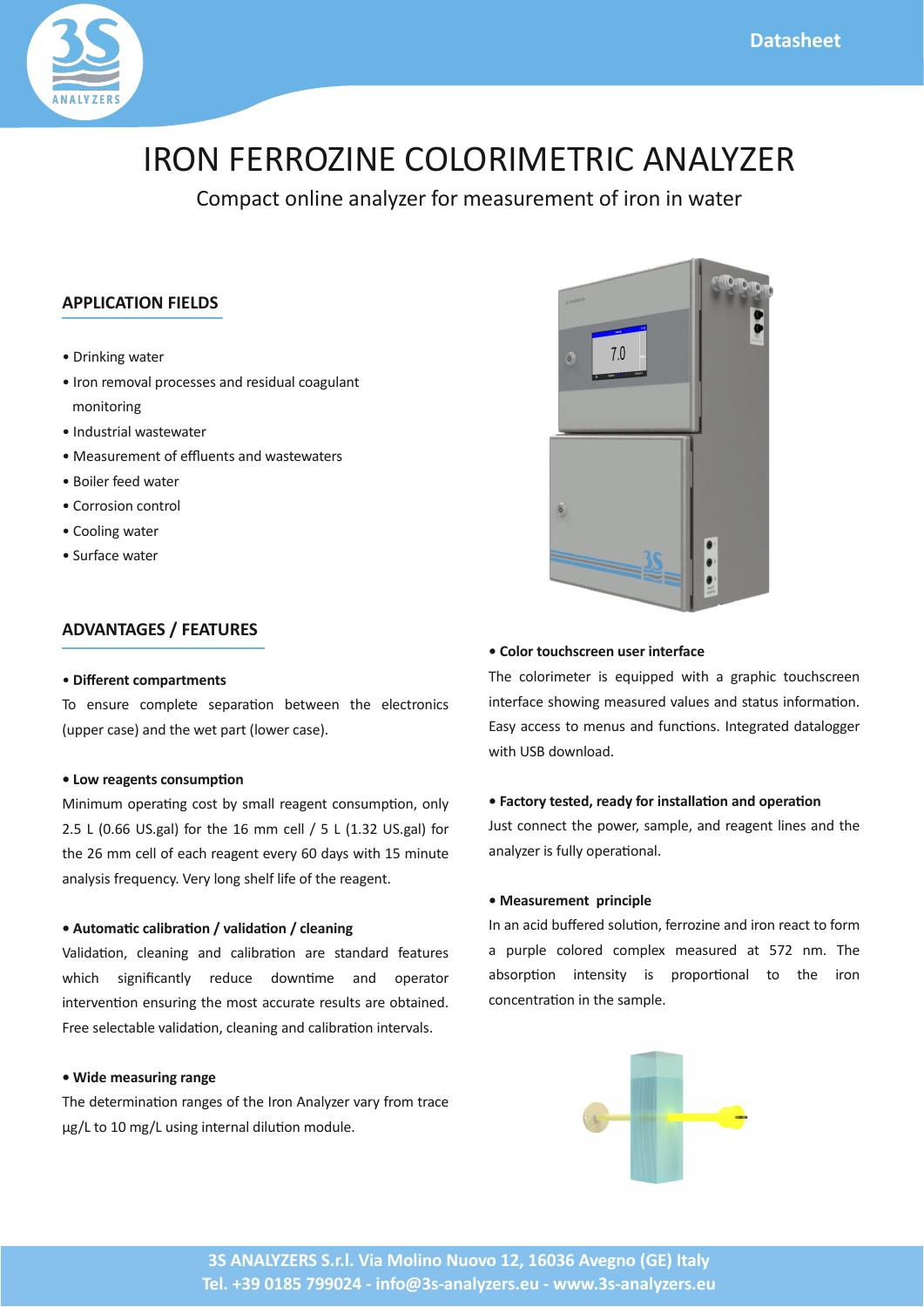| $/2$ .<br>$, \cdot) 0.$     | FP9 FP9 +0 ( $\frac{2}{3}$ +(3 +* ?, 9, ) 9<br>35(0)                                                                                |                                                                                                                                     |
|-----------------------------|-------------------------------------------------------------------------------------------------------------------------------------|-------------------------------------------------------------------------------------------------------------------------------------|
| $/2.8$ \$<br>$, .88$ & (    | $8. *1 (+4.8 08/+. * ;$                                                                                                             |                                                                                                                                     |
| $/2.8$ \$. *\$              | $E0 + E + C,$ , $E1)$ ) ((@<br>$L\oplus DCCC,$ , $T1)$ ) ((@<br>2, 0+ EC) $\< 4\frac{80}{280}$ .* ( $\frac{8}{21}$ +*;              |                                                                                                                                     |
| $, + 28886$                 | QD,, + QHO94% % 3.& \$. 0. 2E<br>) ) $((@)$<br>QH,, + QHO94% % 3.& \$. 0. ?D<br>) ) (( $@$                                          |                                                                                                                                     |
| * $(6/8)$<br>$. -2 * 6$     | $(6, +\$ ) $(9, 0\%$ =<br>$+$ * 1* 2+2/ * (6/ &;                                                                                    | % * $(67.8 \t/868/0 ((8.882) ) +2*0+4 ((1.58)$                                                                                      |
| 6(1)                        | K=DC) & 20/9& (2 & \$ +* & +* & \$ +.<br>* $(6/8. 6$ ( * .8./8.\$ # .) /2.8.\$;                                                     | * 0%, & 02. . & $(2 \t 0\t 0 + 1 + \t (1 + 8)$ :                                                                                    |
| $1+$ ((                     | ), $\Omega$ , $\%$ 0                                                                                                                | @ G<br>$CCC = /0 +1, 50.* (. / .3+8.4)$ $W_0$ 3 (/4.80%)                                                                            |
| ), (                        | $. 1/2. = . 31/ ($<br>), $\Omega$ .: H=HCB $\Omega$ O=DEEB $\omega$<br>$(+4$ 0: KCO+ HCC) $\triangleleft$ &<br>+** 1+*: I) ) ?N=&;@ | DOCEC = $\{0, 1+^* 2^* 10$ DOC) $8. +^*$ EFC $3.0\%$ . $\}$ /%<br>@ G<br>$/8$ * &, 203+(0 \$ / 3 & (@<br>@ G<br>$CCC = 0, (8.5 2),$ |
| . &                         | $1/2 = 90 + 0.8$ .<br>$+^{**}$ 1+*: DE) ) $M=8$ ; @                                                                                 | 0%. $1/+8/98$ (2 8\$ 50.* (820+./0+8. / 0% * (67.<br>$.*$ \$ * & $.*0'$ & + / ), ( . / .3+&/ . (/+ 3 & (;<br>$+2.4$ /80 + + + 8 +;  |
| $B+ /0$ ) /                 | DOE4 &D%&0\$.0 /4 &0%&\$3 (3                                                                                                        |                                                                                                                                     |
| $x^*/x^*/$<br>? 5 5 @       | ICG5FKC5EGE) ) ?EF;I 5DGK5L;G& @                                                                                                    |                                                                                                                                     |
| \$%                         | ,, .+5; EC $$7GG$ ( $/@$                                                                                                            |                                                                                                                                     |
| $+4$ . 2, , (6              | $+(0$ \$ : DCC=EGC HCd C 7/0 $*$ . +.<br>EG $2+$ , $1+$ <sup>*</sup> @<br>$+4$ . $+^*/2$ ), $1+^*$ : ) 5; KC                        |                                                                                                                                     |
| 20, 20                      | $E5GEC$ ) $+20,20$ +.) /2.<br>$\mathbf 0$<br>$+2/$<br><b>GKH</b>                                                                    |                                                                                                                                     |
| $( . )$ /                   | $, +$ \$. ) ) ( $, +$ 0 $*$ 1 ( (6/<br>E.                                                                                           |                                                                                                                                     |
| $$80 (*, 20)$               | $(9/8.8)$ +0 /0.0 $\neq$ 0 +, 9/0.0 50 6 (9/' & 8 (<br>1) 9) $.$ \$ $*$ 6/0+,                                                       |                                                                                                                                     |
| $+.$ ' &\$<br>), $\Omega$ . | $H = GHB$ $7CD = DCFB$ @                                                                                                            |                                                                                                                                     |
| $2)$ & & 66                 | DCO+LOO $\frac{1}{2}$ + +. 2/ + * (6 $\omega$                                                                                       |                                                                                                                                     |
| */0 $(1 +$ *                | (() $+2*070*$ . @ * %0+, /2, , +.0<br>+., $*( ) +2*0?+, 1+*/@$                                                                      |                                                                                                                                     |
| $. +0 +^*$ .                | HG                                                                                                                                  |                                                                                                                                     |